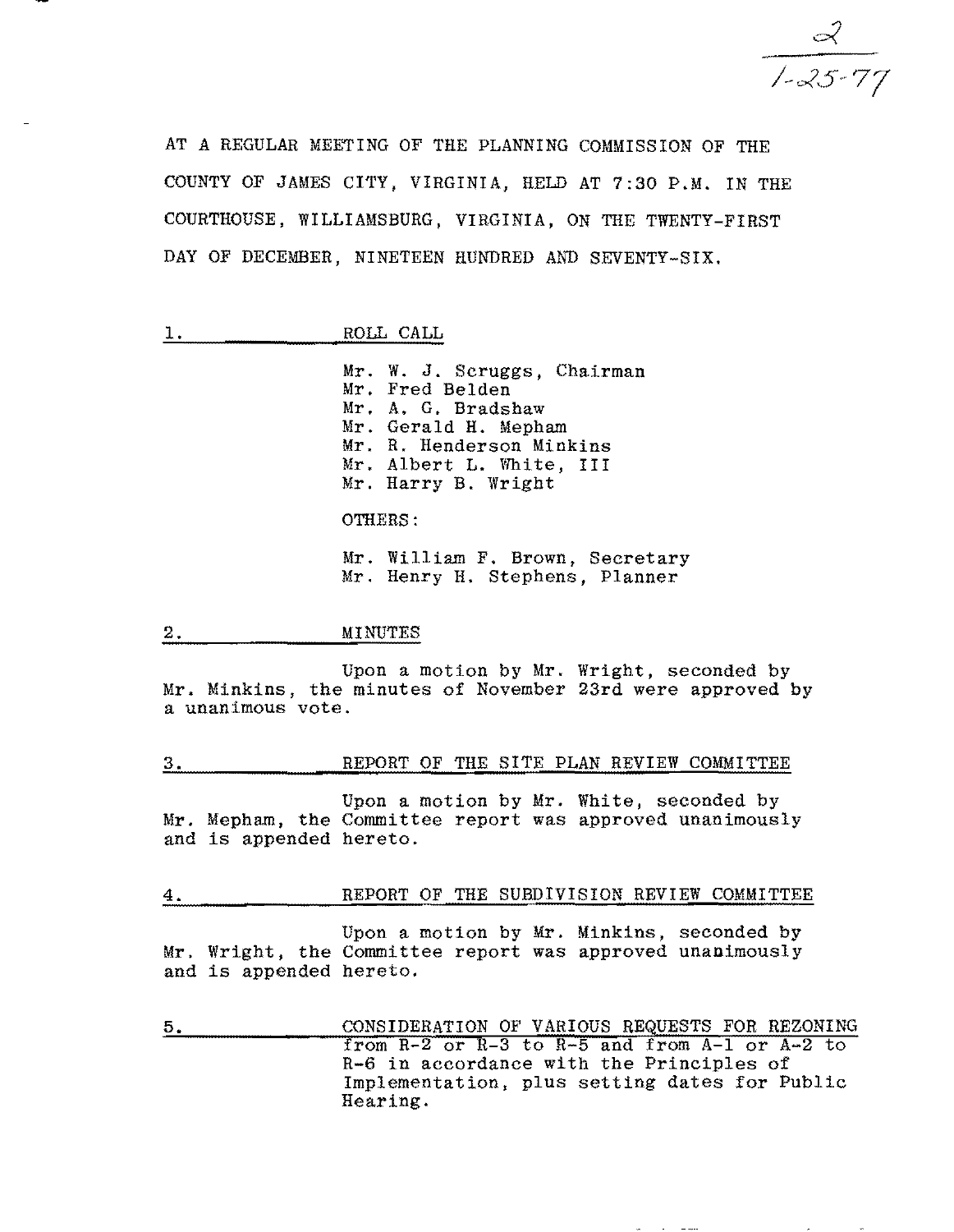Mr. Brown explained the background on this matter and that in accordance with the Commission's request he had sent letters to each applicant requesting a decision as to whether or not they wished the matter to proceed.

Mr. Roy A. Scuderi, representing Arthur L.<br>) was recognized by the Chairman. Mr. Walters ( $Z-20-76$ ) was recognized by the Chairman. Scuderi indicated that Arthur L. Walters is an apartment developer, had acquired the property in 1973, had design plans for the property, and would have proceeded except that HUD financing ceased. They acquired the property for multi-family uses and would like it rezoned to R-5.

Mr. Scruggs asked if any other applicants were present. None were.

Mr. Brown discussed the situation with Williamsburg West (Z-21-76) and stated he felt that it did not meet the criteria of paragraph 4A of the Principles which states, "Such requests shall generally be honored, except where extremely unusual circumstances of access, drainage, soils, utilities, or other factors would make such use totally inappropriate at the location in question." Mr. Brown indicated that the back of this property has no road access. That part which does is either zoned B-1, platted for single-family lots, laid out as golf courses, remnant strips, land at the back of lots, or land which slopes into marsh.

Mr. White indicated that as these are Commission initiated, the Williamsburg West property should be deleted until such time as they submit a specific proposal and that they did not really meet the necessary criteria.

Mr. White then moved, and Mr. Wright seconded a motion that the six R-5 requests, excluding the Williamsburg West property (Z-2l-76), plus the one R-6 request be set for Public Hearing on January 25, 1977. The motion passed by a unanimous vote.

The Cases to be set for hearing are:

| $Z - 19 - 76$ | Hamlet Townhouses             |
|---------------|-------------------------------|
| $Z - 20 - 76$ | Arthur L. Walters Property    |
| $Z - 22 - 76$ | Woodlake Village              |
| $Z - 23 - 76$ | Woods of Williamsburg         |
| $Z - 24 - 76$ | Saint George Grinnan Property |
| $Z - 26 - 76$ | R. G. Eheart Property         |
| $Z - 27 - 76$ | Colonial Village Townhouses   |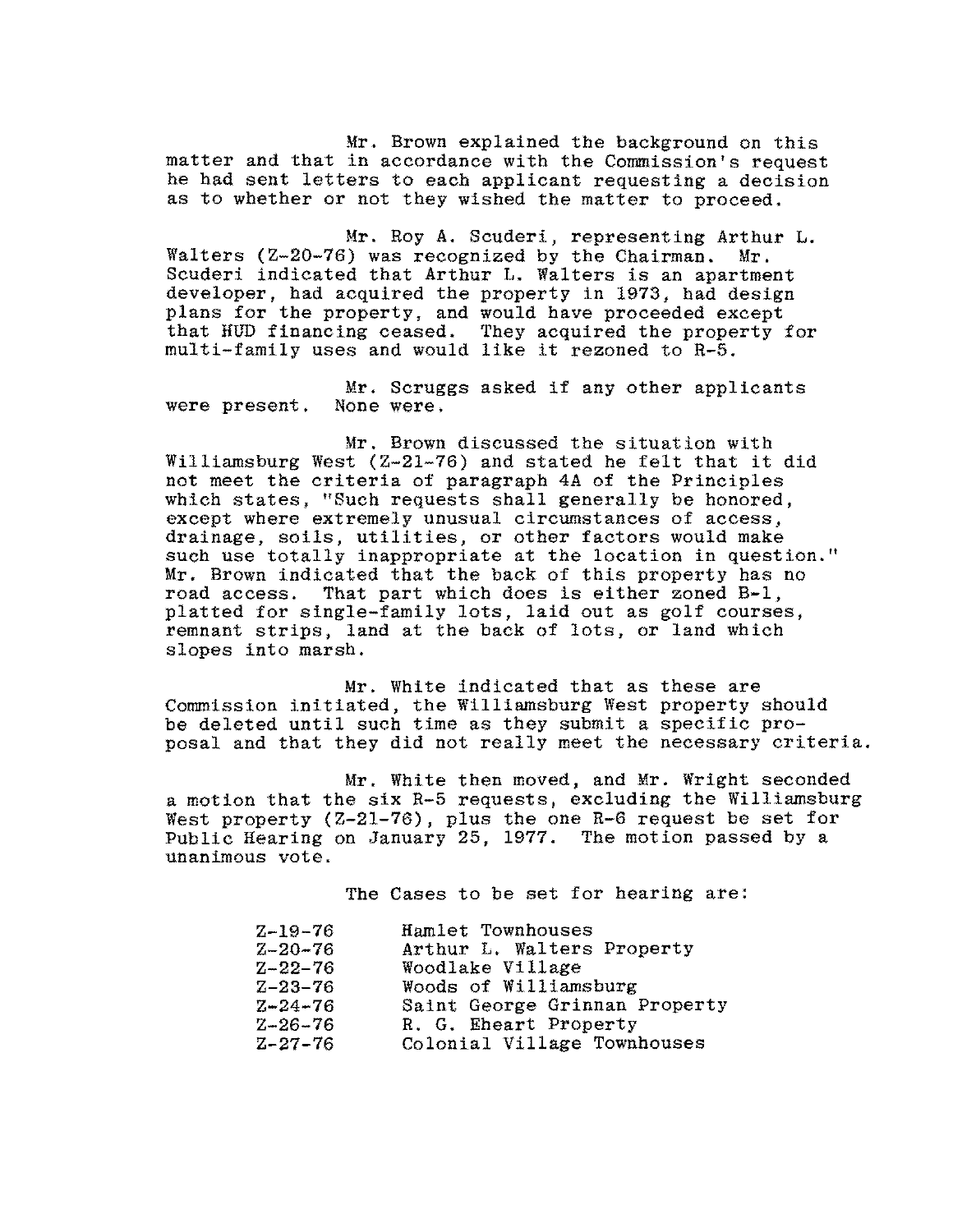Mr. Brown then asked what steps he should take in preparing information on these cases and whether he should contact the applicants.

Mr. Bradshaw stated that the staff should analyze the cases and prepare a study and recommendation on each as we usually do.

Mr. White stated that where we do not have detailed plans we should ask the applicants to provide them.

Mr. Belden felt that details were necessary.

There being general agreement on these points by the Commission, Mr. Brown stated that he would do so.

6. RECONSIDERATION OF ZONING MAP (At the request of the Commission this item had been deferred from the November meeting).

Mr. Scruggs indicated that this matter had been discussed at length last month. He suggested that it again be tabled for one month until the Board of Supervisors concluded its action on the A-I and A-2 changes.

Mr. White felt that the map should stand as it is and that rezonings be handled on a case-by-case basis.

Mr. Scruggs said that if the A-I and A-2 changes are approved as recommended, he agrees that the map can stand.

Mr. White felt that the permitted uses would not alter the basic situation and that the economy may force a reappraisal in a few years.

Mr. Wright felt that growth pressure in the Centerville-Longhill Road area over the past few years would indicate that study was needed there. Perhaps a special hearing should be held on this issue. We should look forward 4-5 years.

Mr. White said that the recent gas station site plan on Centerville Road shows that even though rezoning is needed, it is not wanted. It is up to the neighborhood to decide. He feels that a case-by-case review upon application of owners is best.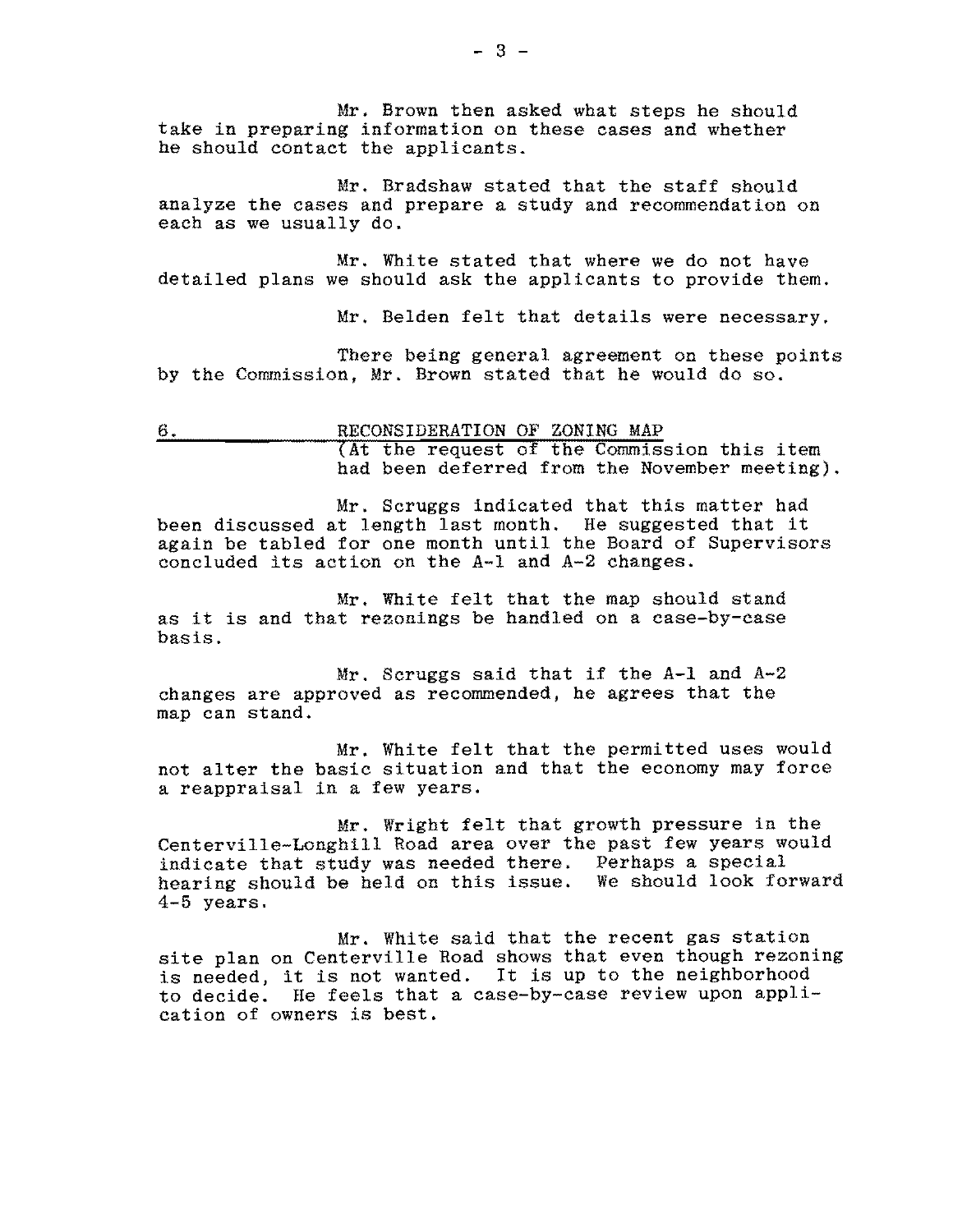Mr. Belden felt that the Commission should be guided by other reasons than just the wishes of the owners.

Mr. Scruggs indicated it was not the intent to leave it up to only the owners, but some areas which need changes do not want it.

Mr. White moved, and Mr. Mepham seconded, that the Commission inform the Board that they have reviewed the map, but find it basically sound and that it should stand as is. It should be kept current as changes are approved. Rezoning should be accomplished on a case-by-case basis, but the Commission may well initiate rezoning of specific areas which it may choose for study at any time. The motion was adopted unanimously.

#### 7. CONSIDERATION OF DATES FOR PUBLIC HEARING

Upon a motion by Mr. Wright, seconded by Mr. Mepham, the Commission by unanimous vote set the following cases for Public Hearing at the regular meeting on January 25, 1976:

| SUP-7-76      | Thompson Property        |  |
|---------------|--------------------------|--|
| $Z - 25 - 76$ | Williamsburg Motor Court |  |

# 8. MONTHLY DEVELOPMENT REPORT

Mr. Brown indicated that this was a new report which the Commission would now receive.

#### 9. OTHER MATTERS

Mr. Minkins inquired into the status of the lights on Route 60 East.

Mr. Brown replied that he would present a report at the next meeting on the street lights, and that progress had been made on the traffic lights near Busch.

Mr. Wright indicated that we should inform the Highway Department that the recently widened corner at Route 675 and Route 60 needs some surface treatment or it will wash out. Also, the lights at the Kingsmill entrance and the Brewry entrance keep Route 60 red until traffic comes.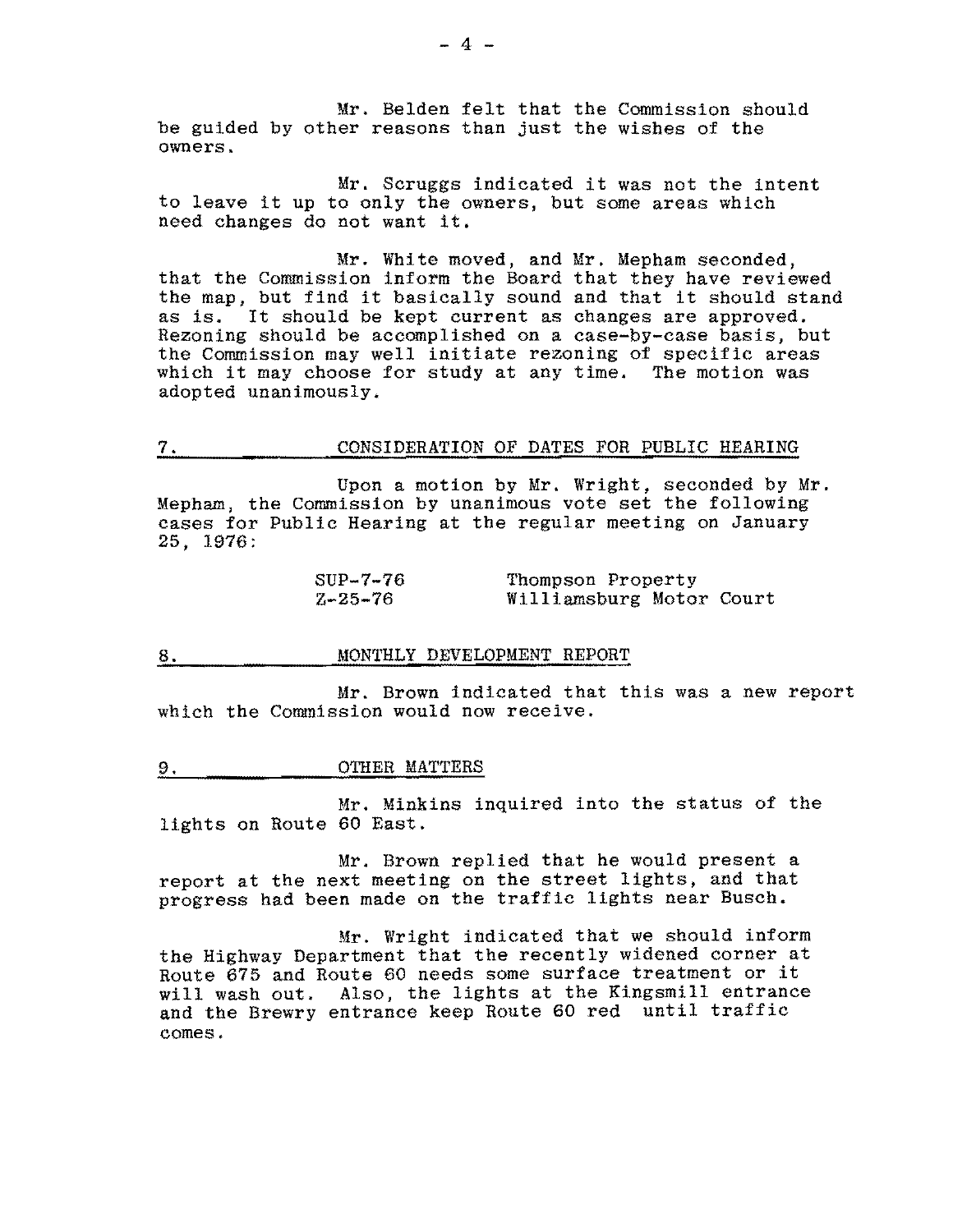Mr. Ralph Gill spoke about the problems with the lights. Lights should also be placed at the Dow-Badische entrance.

Mr. Charlais also indicated that the lights and street markings at 199 and Jamestown Road were poor.

Mr. Brown indicated that these were in Williamsburg and not handled by VDHT.

Mr. Ralph Gill asked about the status of the Neck-O-Land Road petition for rezoning to R-6.

Mr. Scruggs indicated that it is tabled and that the property owners could apply for rezoning.

Upon motion of Mr. White, seconded by Mr. Minkins, the meeting was adjourned.

William F. Brown Secretary

 $\frac{24355}{\text{s}}$ , Chairman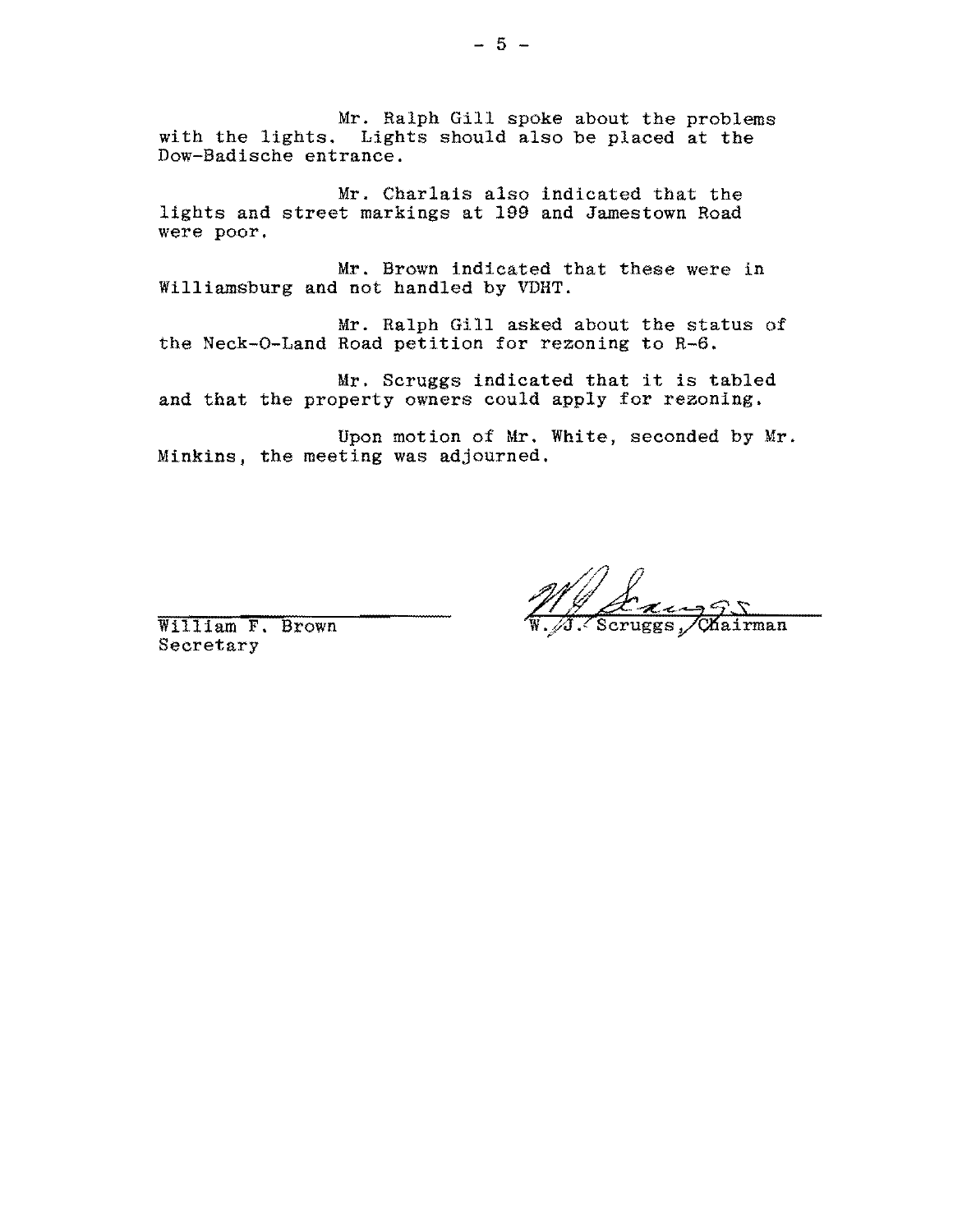$\frac{0}{12.21}$ 

#### SITE PLAN REVIEW COMMITTEE REPORT

#### DECEMBER 1976

#### A. PENDING PRELIMINARY APPROVAL

1. SP-47-76. Consideration of an application of Mr. Walter C. Kerlin on behalf of Mr. Mershon for a site plan<br>of a general store. The store will be located of a general store. The store will be located<br>across from the intersection of Longhill Road and Centerville Road.

# B. PENDING FINAL APPROVAL

- 1. SP-1l-76. Five Forks Business and Professional Center William H. Phillips, Jr. (Rt. 5) (4/13/77)
- 2. SP-15-76. Conference/Meeting Room Addition Fort Magruder Quality Inn (Rt. 60E) (4/13/77)
- 3. SP-2l-75. Peanut Processing Plant (Rt. 615) (4/11/77)
- 4. SP-35-76. C &P Telephone Company No. 2 ESS Switching Office-J. F. Phillips. Jr. (Rt. 50) (3/14/77)
- 5. SP-37-76. Patriot Apartments Philip O. Richardson (Rt. 60) ( 4/15/77)
- 5. SP-38-76. Raleigh Square Apartments #2 Joseph Terrell (A1bermar1e Drive) (4/5/77)
- 7. SP-40-76. Stormy Ridge Apartments Leonard Frierman (Old Miller Farm on Longhi11 Road) (4/5/77)
- 8. SP-42-76. Quarterpath Trace Village Busch Properties, Inc. (Ki ngsmill ) (4/5/77)
- 9. SP-6-75. Burton Wood Apartments Revised Plan Carter C. Chinnis (Rt. 612) (5/16/77)
- 10. SP-43-76. Kingsmill Golf and Country Club Addition Busch Properties. Inc. (Kingsmi11) (5/16/77)
- 11. SP-41-76. Tiberly Run (Gray's Hill) Phase I Busch Properties,<br>Inc. (Kingsmill) (6/7/77)
- 12. SP-44-76. Williamsburg Pottery Addition Carlton M. Johnson (Rt. 60W) (6/7/77)
- 13. SP-4S-76. Howard Johnson's Restaurant Addition Ed Small (Rt. 60W) (6/7/77)
- 14. SP-46-76. An application of Mr. Victor Woodson on behalf of Mr. Hertzler for a site plan of Merrimac Trail South. Merrimac Trail South is a proposed three-store shopping center on Route 143. (6/7/77)

# C. FINAL APPROVAL BY AGENT

- 1. SP-20-76. Kingsmi11 Substation Addition VEPCO (Rt. 60E)
- 2. SP-39-76. Malcolm Industries. Inc. Addition Eugene T. Berger (Rt. 60) (12/10/76)
- 3. SP-7-76. An application of Mr. Mathias for a site plan of an addition to the Williamsburg Auction House. The Williamsburg Auction House is located on Route 60W, behind Days,Inn. (12/8/76)

#### D. SPECIAL USE PERMIT

SUP-6-76. Consideration of the location of a fence for screening a mobile home located on Route 60W behind the Peanut Shop.